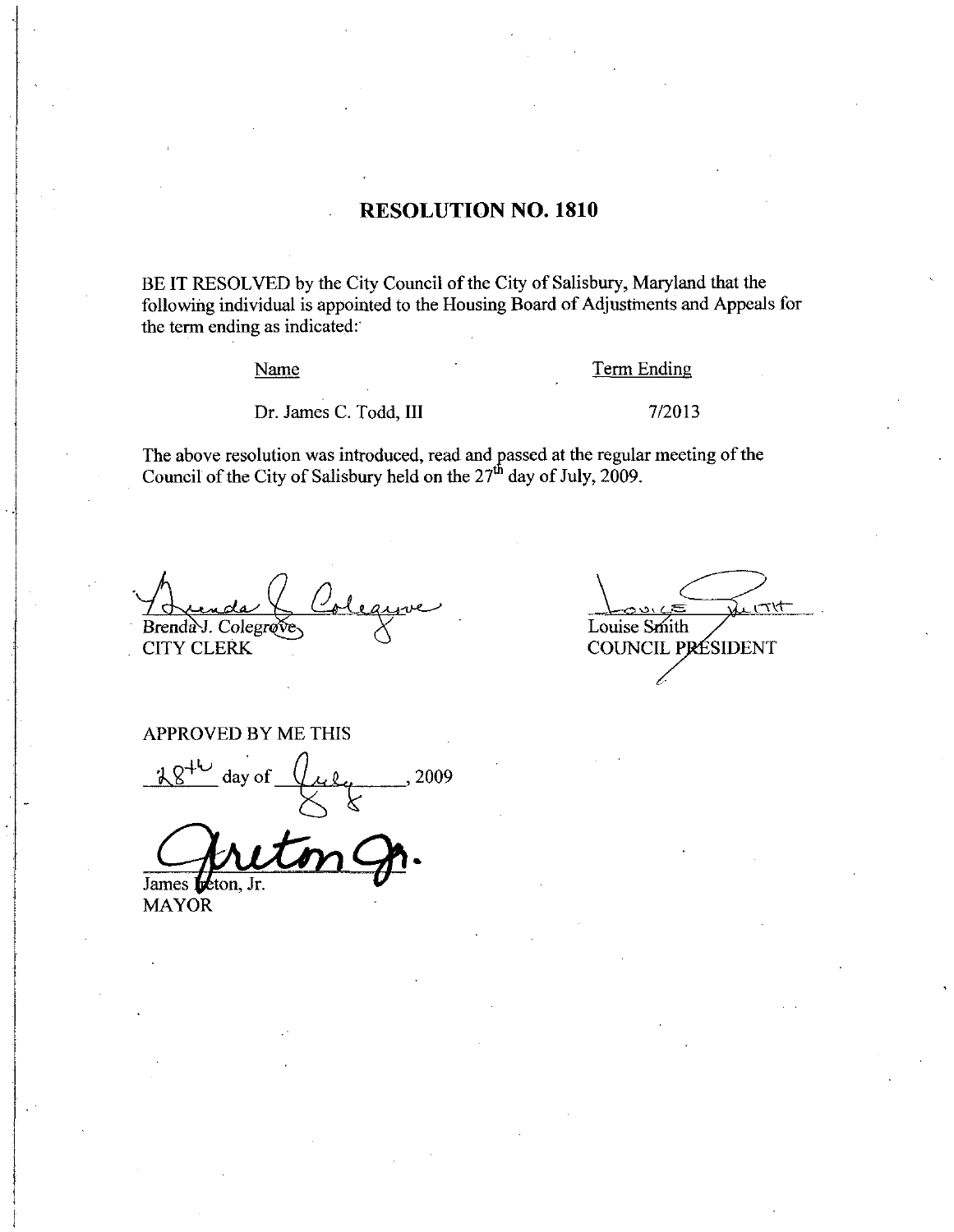# INTER

# NEMO

# OFFICE OF THE MAYOR

| To:      | John Pick                                                   |
|----------|-------------------------------------------------------------|
| From:    | Sherrell McBride                                            |
| Subject: | Appointment to the Housing Board of Adjustments and Appeals |
| Date:    | July 20, 2009                                               |

Mayor Ireton would like to appoint the following person to the Housing Board of Adjustments and Appeals

Candidate Tenn

Example 12 Candidate<br>Dr. James C. Todd, III 7/2013

Dr. James C. Todd, III 7/2013<br>Attached you will find Dr. Todd's letter of interest/resume and the Resolution necessary for his appointment. Please forward this information to the City Council for the next City Council meeting. Please let me know if you have any questions.

Attachments

CC: Mayor Ireton Tom Stevenson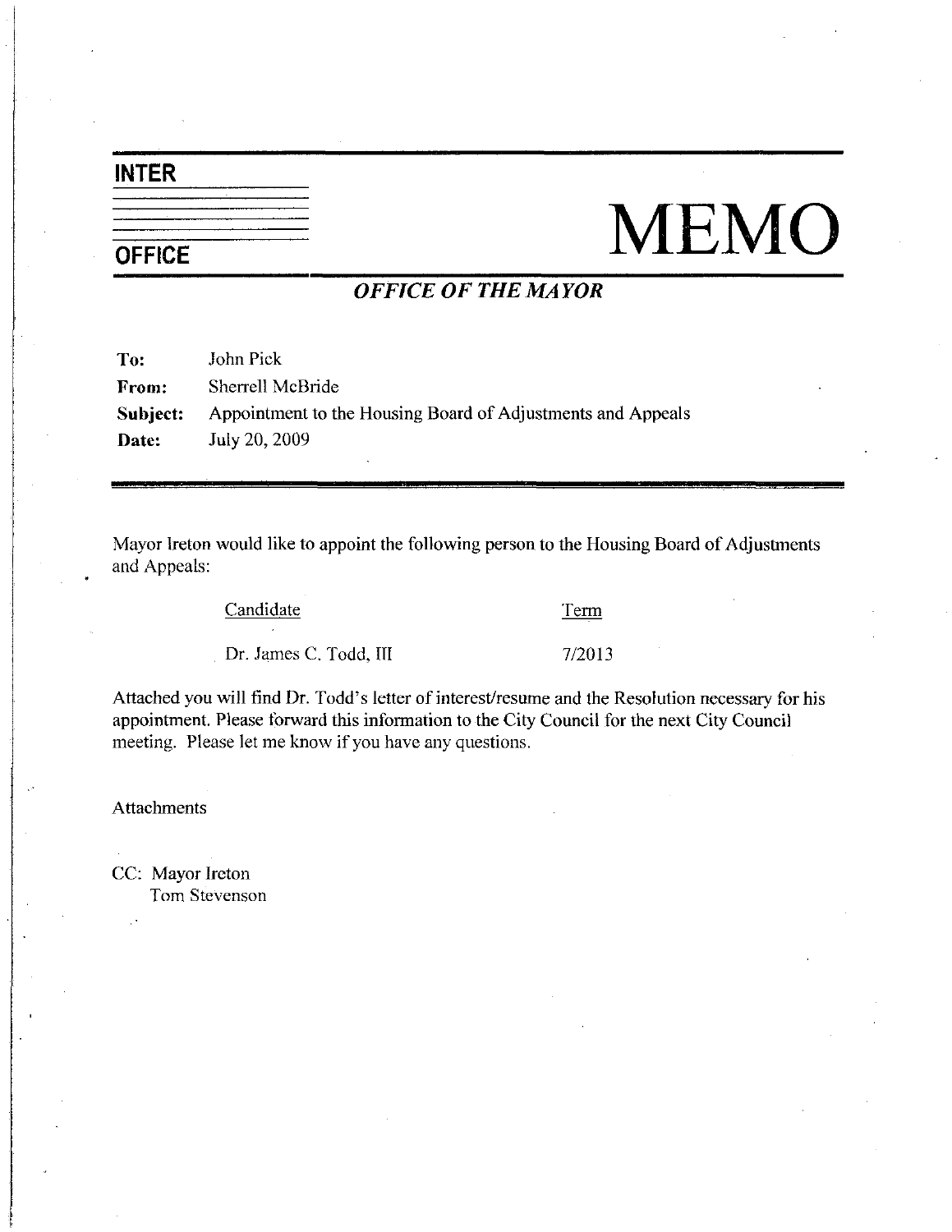Nicholas:L. Ogbum, M:D. James C. Todd III, M.D. Kurt E. Wehbarg, M.D.

Nevins W. Todd Jr., M.D. Emeritus Michael P. Buchness, M.D. Emeritus Edward H. Klopp, M.D. Emeritus

CV Surgical Associates, P.A. Thoracic & Cardiovascular Surgery 201 Pine Bluff Road, Suite 25 Medical Center West Salisbury, Maryland 21801-7162

Diplomates, Amorican Board of Thoracic Surgery

Consultation By **Appointment** 

Consultation By<br>Appointment<br>(410) 546-1353<br>1-800-335-1353<br>Fax: (410) 543-1078 (410) 546-1353 1-800-335-1353<br>Fax: (410) 543-1078 Consultation By<br>Appointment<br>(410) 546-1353<br>1-800-335-1353<br>Fax: (410) 543-1078

July 9 2009

Dear Ms McBride

This is <sup>a</sup> letter of intent expressing my interest to serve on the Housing Board of Adjustments and Appeals Accompanying this letter is <sup>a</sup> copy of my curriculum This is a letter of intent expressing my interest to serve on the Housing Board of<br>Adjustments and Appeals. Accompanying this letter is a copy of my curriculum<br>vitae. Please give me a call if you need any further informati vitae. Please give me a call if you need any further information. I look forward to the opportunity to serve Salisbury.

Sincerely f

James C. Todd III, MD JCTIIk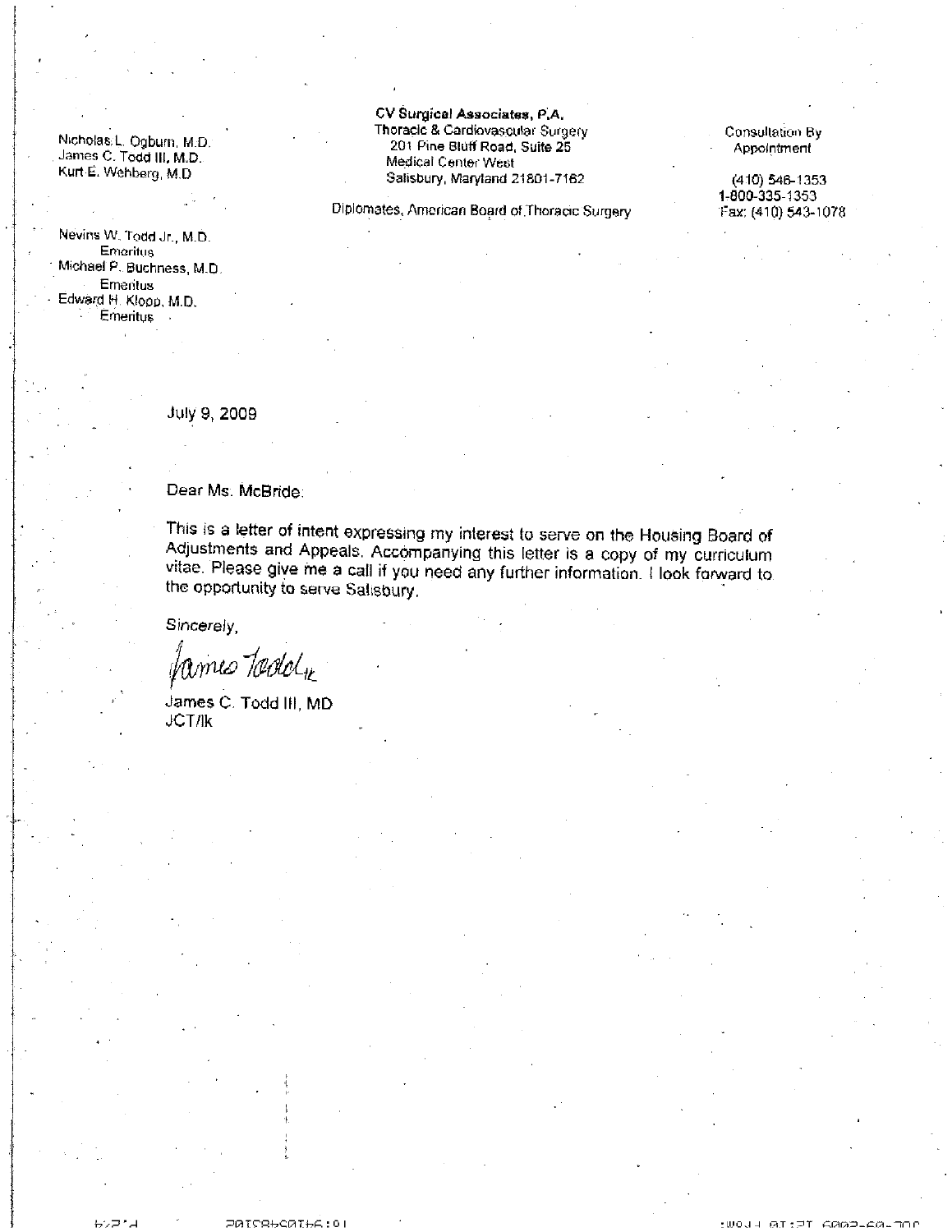#### **CURRICULUM VITAE**

NAME:

#### **HOME ADDRESS:**

# **OFFICE ADDRESS:**

#### EDUCATION:

÷

JAMES CECIL TODD, III, M.D.

513 Tony Tank Lane Salisbury MD 21801  $(410)$  334-6255

CV Surgical Associates, PA 201 Pine Bluff Road, Suite 25 Salisbury MD 21801  $(410)$  546-1353

B.S., Biochemistry, Virginia Polytechnic Institute and State University, Blacksburg, VA, 1984

M.D., Medical College of Virginia, Richmond VA, 1988

Intern (Surgery), University of Florida Health Science Center, Jacksonville FL, 1988-1989

Resident (Surgery), University of Florida Health Science Center, Jacksonville Florida July 1989-June 1994